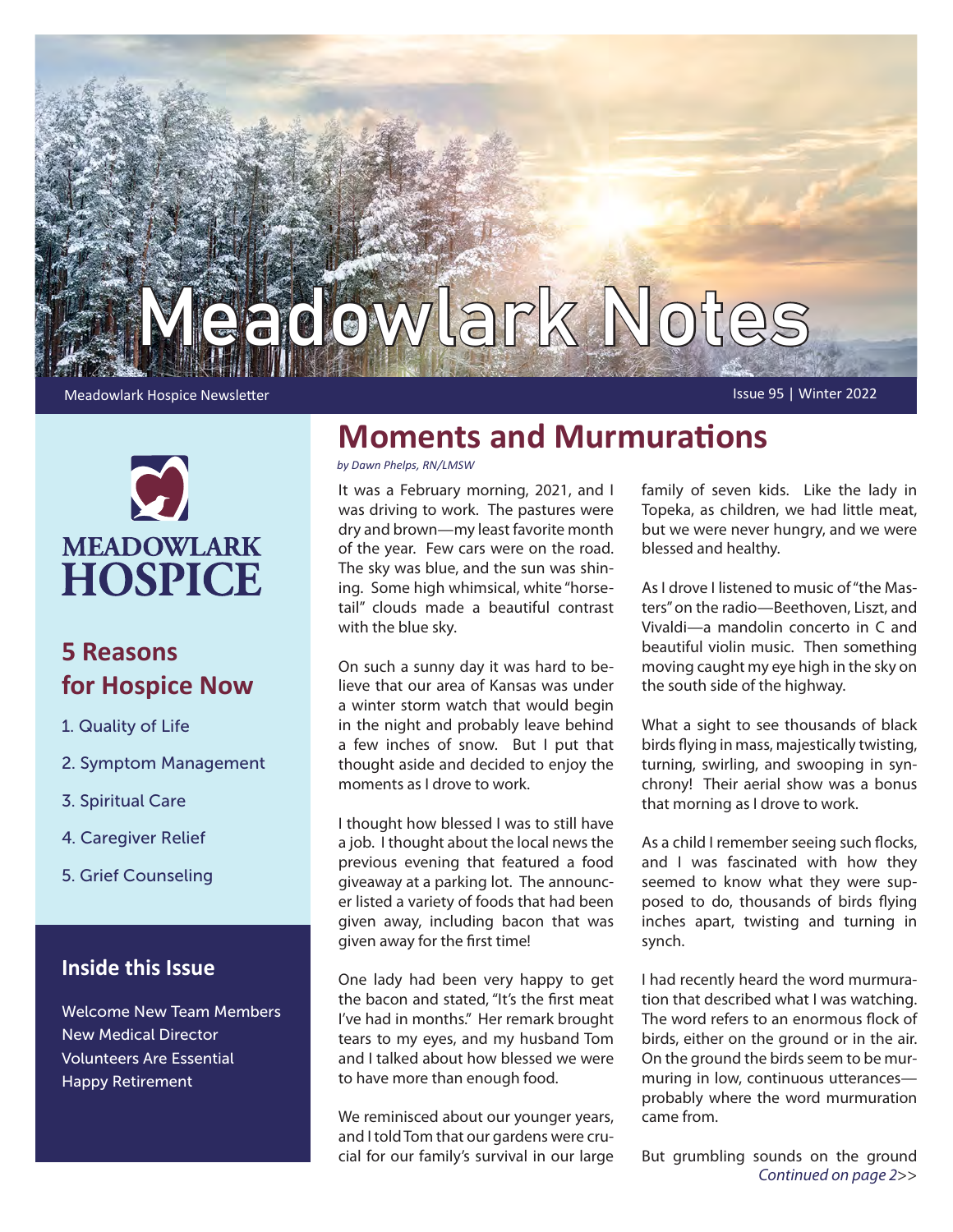

**Leadership Team** John Kelley, MD *Medical Director*

Danielle Rothfuss, APRN, ENP-C *Nurse Practitioner*

Amy Burr, BSN, RN *Program Director*

Audie Hartman, RN *Patient Care Coordinator*

KayLynn Mead, LMSW *Director of Social Services & Bereavement*

#### **Hospice Staff Nurses**

Shelley Beikmann, LPN Deb Hedke, BSN, RN Margaret Kelley, BSN, RN Sharon Ramsey, RN Erin Shultz, BSN, RN Abby Sikes, BSN, RN Kim Sixbury, BSN, RN Sherry Wiese, RN

**Home Health Aide**

Ashley Boyle, HHA Tracy Wallace, HHA

#### **Social Workers**

Kathryn Benson, LBSW Stephanie Garrison, LBSW Jen Meier, LMSW

#### **Bereavement**

Dawn Phelps, RN, LMSW *Bereavement Writer*

#### **Chaplains**

Sr. Janet LeDuc Kathy Ouellette Al Paredes Marilyn Sweet

#### **Administrative Staff**

Lilly Hitsman *Administrative Assistant/Billing*

Rhys Baker, LBSW *Volunteer Coordinator*

were a stark contrast to the joyous air performances I watched that day—they seemed to be celebrating!

Scientists have studied the flocks as they perform in the air. They have observed them, photographed, videotaped them, and are now using computers to try to figure out how the thousands of birds gracefully fly only inches apart without bumping into one another.

How do they know when to turn, to reverse their course, or fly up or down? Have they mastered the art of choreography or are they just flying for the fun of it?

I slowed my car as I watched the flock of birds disappear from my sight. Even after I could no longer see them, the memory of their dance remained. As I drove the last few miles to work, I thought back on other days in my past when I drove as a part of my job.

I still remembered the sense of awe that I felt on some of those days—when springtime was bursting out all over, when the sun was shining and the sky was blue, when there were hints of color in the trees in the fall, when flocks of geese honked their way south, or when there was a glorious sunset!

But I rarely saw black birds putting on a show like that February morning—a morning that reminded me I was so blessed. I had nothing to murmur about! I was not hungry like many. I could hear the music of the masters. I had eyesight to see the beautiful blue sky and the birds' aerial performance. I had witnessed a murmuration, which seemed more like a celebration!

Even if a winter storm came that night, I knew life would go on. After all, storms and sunny days are both a part of life. Maybe my lesson was to look, listen, and enjoy every beautiful moment that presents itself.

I recently read a quote from Winnie the Pooh that says, "We didn't realize we were making memories, we just knew we were having fun." Enjoy every moment you are given. Someday those moments will become your special memories!

# **Welcome New Team Members!**

Rhys Baker, LBSW, has joined our team as Volunteer Coordinator. Rhys jumped in running to help with our annual Tree of Light ceremonies. Rhys is eager to work with our volunteers because of the great support a volunteer provided her family when they were on the hospice journey. She has been doing a great job keeping our Facebook page full of information. I encourage you to like our page and follow the tips and treasures she is posting. If you think you might be interested in being a volunteer for our team, please call the office and welcome Rhys and start the process!



Margaret Kelley, BSN, RN, has joined our team of staff nurses.

 Margaret has only been with us a couple of weeks, but has quickly seen the team approach we take to providing excellent end of life care. We look forward to introducing Margaret to the rest of the great things hospice can do to support patients and families. We are thankful for two more great additions to our hospice team. Compassion for hospice makes a great team member and these two are exceptional!



Margaret Kelley, BSN, RN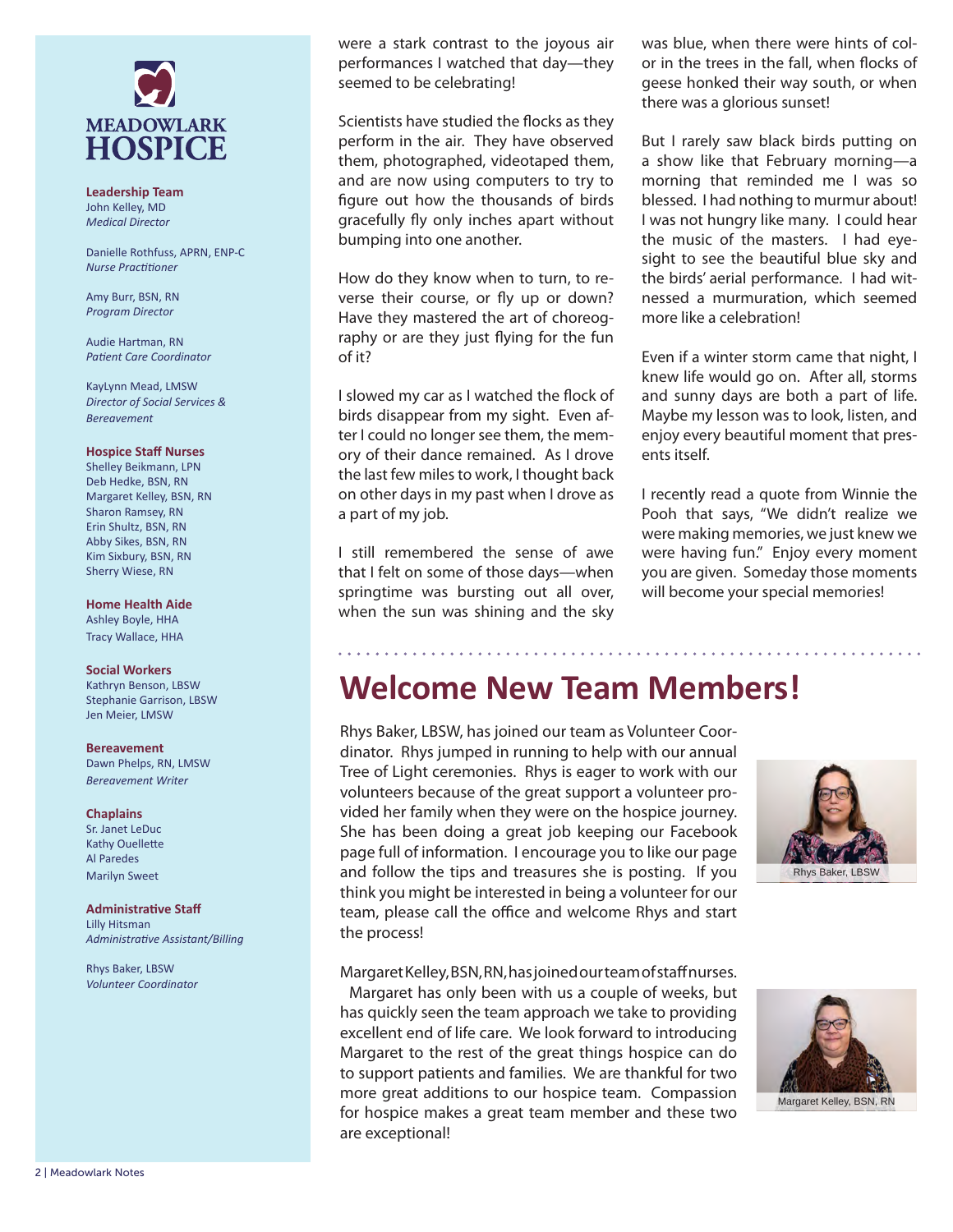# **Introducing Our New Medical Director, John Kelley, MD**

*by Amy Burr, BSN, RN*



Dr. John Kelley was recently named the new Meadowlark Hospice medical director. He takes over for Dr John Ryan, HMDC, who has served Meadowlark Hospice since August, 2013. This will be Dr. Kelley's second stint as hospice medical director. He previously served from 2001-2008. He will also continue to serve as the Chief Medical Officer at Clay County Medical Center.

Dr. Ryan will be retiring the end of December. He joined the hospice team with great passion for hospice care. In 2014, he was granted the Hospice Medical Director Certification credentialed by the Hospice Medical Director Certification Board. Professional certification affirms a knowledge and experience base for hospice practitioners to display commitment to their career, dedication to patient and family care, and the sustainability of the hospice organization and industry.

*"Dr. Ryan held true to the values of hospice and supported our team daily to be able to provide high quality care,"* said Amy Burr, Meadowlark Hospice Director. *"His service to Meadowlark Hospice is appreciated and we wish him all of the best in his retirement."*

In retirement, Dr. Ryan plans to travel the United States with his wife, Jill.

*"My years working with Meadowlark Hospice have been very rewarding and it is hard to leave such a great group of people,"* said Dr. Ryan. *"They work tirelessly with patients and their families to ensure comfort and peace during this phase of their life. Even with the changes that have happened in our health care system and with this recent pandemic, Meadowlark*  *has worked hard to give the best care that they can to their patients. It has been an honor to have been a part of this group. I wish them continued success and growth."* 

Dr. Kelley is looking forward to the opportunity to serve patients through this position.

*"Meadowlark Hospice has an outstanding reputation for providing excellent, compassionate hospice care to our region,"* said Dr. Kelley. *"I look forward serving as their Medical Director and serving our communities with them!"*

Hospice is a unique type of medical care and the Medical Director serves an important role in providing end of life care. The responsibilities align around a primary focus to provide patients with the highest level of quality end-of-life care that ensures the patient's care wishes are honored with dignity.

*"Our organization has been privileged to have quality physicians to serve in this capacity,"* said Burr.

. . . . . . . . . . . . . . . . . .

# **Volunteers Are Essential**

#### *by Rhys Baker, LBSW*

Medicare Hospice regulations state, *"Volunteers must provide day-to-day administrative and/or direct patient care services in an amount that, at a minimum, equals 5 percent of the total patient care hours of all paid hospice employees and contract staff. The hospice must maintain records on the use of volunteers for patient care and administrative services, including the type of services and time worked."* 

I know Federal regulations are famous for their jargon – so I will translate that into a couple of simpler sentences. Volunteers are essential to hospice. Volunteers are so essential, volunteers need to be involved in a minimum of 5% of the care provided by hospice.

Five percent may not sound like much, but

when you consider that Meadowlark Hospice employees and contract staff contributed 591 hours this December, it makes you stop and think. That means that volunteers need to contribute a MINIMUM of 30 hours in December or about an hour per day. Thirty hours sounds like almost too much time volunteering, but is it? Meadowlark Hospice had 20 dedicated volunteers contribute time in December, so that's approximately 1.5 hours a month per volunteer (I'm mathematically challenged if you are using a calculator for this part). Some volun-

teers contributed more, some contributed less, but that 5% is easily reached because we have a dedicated, stable, remarkable, volunteer group. I am grateful for every single volunteer.

In 2022 I would like to increase that percentage. How about 7%? Sounds like a steep goal, but I think it is one we can reach together. If we consider 591 hours per month at 7%, 20 volunteers would have to contribute 2 hours per month.

This goal is not steep – and easily attainable. Maybe volunteers should consider 10%?

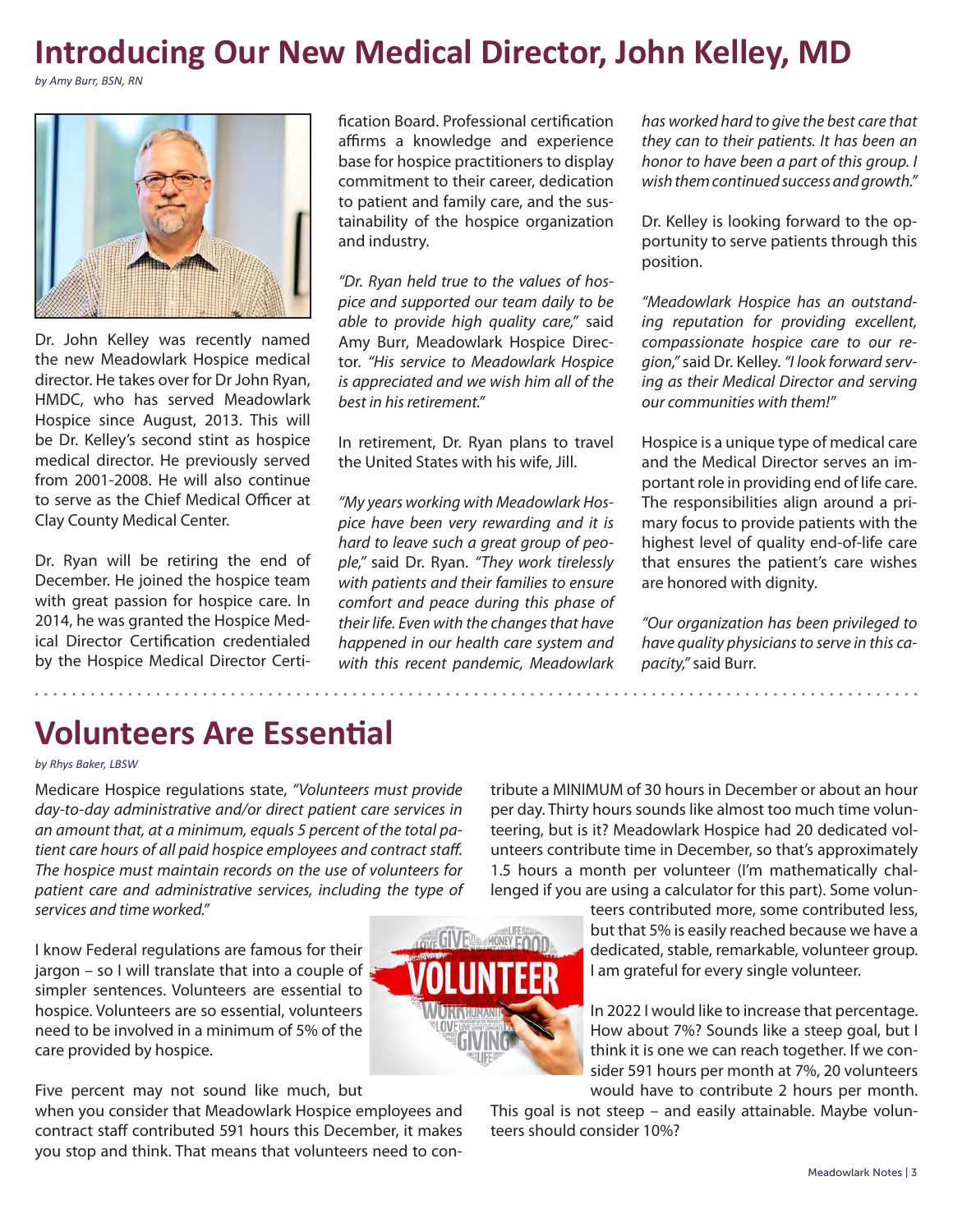

Meadowlark Hospice gratefully acknowledges the hospice gifts and memorials.

#### **Hospice Gifts**

Anonymous Donor Catholic Daughters/Evarista 1138 Wilma Harrington Jesse & Jan Jackson Our Saviors Lutheran Church Sasnak Study Club

#### **Memorial Gifts**

**Carol Claycamp** Darcy & Becky Claycamp

#### **Darlene Eib**

Ron & Tammy Elsasser Don Martin Don & Twila Reed

#### **Bobby Goff**

Jo Barclay Bobby Goff Memorial David & Linda Bogart Concordia Auto Mart, LLC Michael & Denice Fuller Michael & Annette Gallagher Lloyd Allen & Joycelyn Goff Samantha Goff Tina Goff Michael & Brandi Hake Jeffrey & Renda Hatesohl Brad & Vicki Jarchow Donna Johnson Lois Johnston Diane Nelson Pride Ag Resources Pamela Scofield Tibbetts Bros., Inc. Jim & Kathie Winter

#### **Rita Henry**

Jessica Boeckman Robert C., Jr. & Karla J. Buchanan Gary Francis Lavona Francis Mark & Kristi Fronce Phil & Joyce Graham Mike & Debbie Hagenmaier Steve & Debbie Hargrave Terry & Tammie Henry Mike & Cindy Johnson

Kevin Larson James & Lois Morrison Donald & Laura Musil Bill & Jan Neilson Donald Olsen & Charlotte Shoup Olsen Russell & Therese Peterson Noel & Joy Deane Pfizenmaier Rita Henry Memorial Monty & Patti Roblyer Harlan & Beverly Sump Sharon Sump James & Martha Turner

#### **Shirley Kern**

Shirley Kern Memorial

#### **Josephine "Sandi" Kinser**

Shawn & Renay Branfort Fellowship Christian Church Michael & Barbara George Billy Ray & Ginny Koster Danny & Kathryn McMillan Stephen & Jane Richard Sandi Kinser Memorial Jim & Rhonda Zenger

#### **James LaBarge**

R Marshall & Arlene P. Colburn

#### **June Laha**

Darren & Karen Adams Dewey & Carol Adams Julie Andrews Bevin & Susan Bebermeyer Ladd & Rita Braden Devin & Amy Burr Jeff & Shelley Cannizzo Alan & Myra Cole Mary Ann Fowles Dale & Deanna Hammond Tim & Lilly Hitsman Carolyn Jackson June Laha Memorial Janice Kiehl Deb Martin Kathryne Martin Nathan & Kay Lynn Mead Evelyn Mugler Rose Anne Reed James Robison Jean Robison Michael & Nichole Schwartz Neil & Barbara Shea Maynord & Mildred Sherbert Terry & Elizabeth Tyrrell Joseph & Jenny Vaughn Jerry & Diana Wickersham Ben & Janita Witty

#### **Georgia Largent**

Charles & Elaine Bowers Georgia Largent Memorial Kristine Nelson

**Bessie Lilley** Phil & Carol Benfer

Bessie Lilley Memorial Robert & Frieda Knitter Randy & Regina Lilley W.J. & D.D. Longbine Charles & Robin Redger

#### **Robert "Bob" Molzahn**

David & Retha Blecha Doug & Rae King Robert & Sharon Larson Joan Molzahn Tyler & Marian Nelson Joe Novak Tim Novak Robert Molzahn Memorial Brad Gaiser & Marla Sanchez

#### **Barbara Montoya**

JoAnne Balthazor Kirby & Cindy Buer Concordia Lions Club Jeffrey & Shari Duncan Kelly George Patrick & Jolene Girard Hartman Farms, LLC Brad & Lee Lowell Susan Retter Thomas Tuggle Virginia Ransopher Trust

#### **Bonnie Mounts**

Sarah (Sally) Griffiths Deb Moon Don & Twila Reed Kyle & Sherri Scheideman Donna Wichman

#### **Vivian Norris**

Pauline M. Berner Darrell & Kay Denton Treva Steele

#### **Diana Walquist**

AGI Hutchinson Mayrath Lee & Deanna Barleen Karen Bryan Christopher & Kathryn Cox Wayne & Kay Culley Diana Walquist Memorial Ed & Sharon Evans Jim & Mary Garbarino Deanna Laffery Vicky Mall Gary & Christine Matteson Carol Michaud Shirley Riek Reta Savener Brian & Kathy Scott Dianne Smith Clyde & Rita Wollenberg Steve & Carol Worley

**Mary Weber**

Martin Weber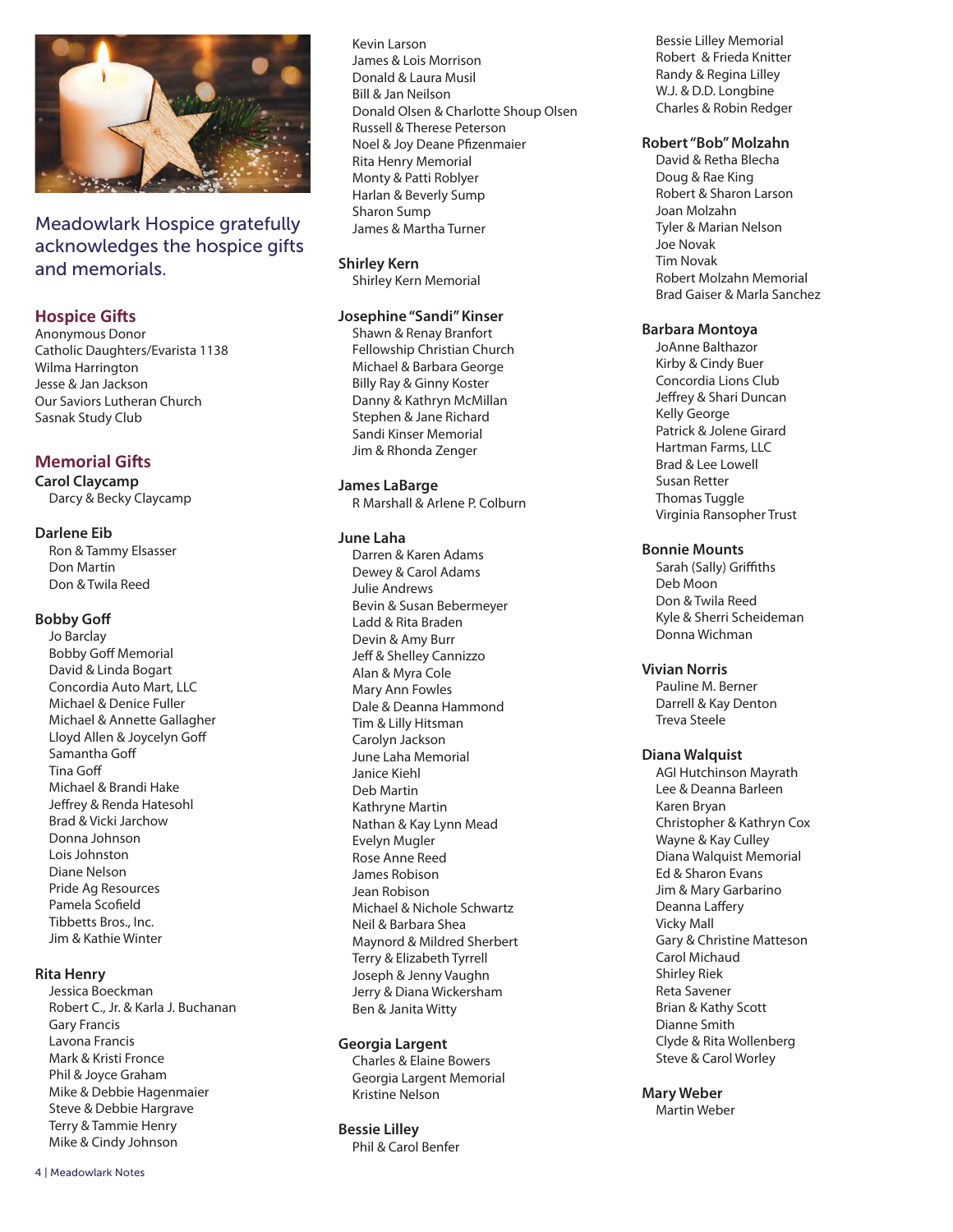## Tree of Light Gifts

#### **Clay and Riley Counties**

**Dewey Adams** Carol E. Adams Clyde & Rita Wollenberg

**Marilyn Affolter** Bill & Jackie Chestnut

**Harold Alexander** Arlyss Alexander

**Jack Blackwood** Randy & Cathy Hafner Clyde & Rita Wollenberg

**Diane Carlson** Clyde & Rita Wollenberg

**Maxine Cramer** Dale Cramer Jim & Phillene Cramer

**Johnny Crawshaw** Jane Crawshaw

**Opal Crouch** Carl Whitesell LaQuita Whitesell Steve & Heather Haley

**Thomas Cyre** Loretta Cyre

**James Dallen** Loretta Cyre

**Donald & Oneita Evans** Ken & Bev Shivers

#### **Cloud County**

**Bobby Allen** Gwen Miller

**Peg Applebee** Kent & Sharon Applebee

**Sr. Therese Blecha** Sr. Marilyn Wall

**Gertrude I. Breault** John Paul Breault

#### **Republic County**

**Janice Brungardt** Brian Brungardt & family

**Fred Elyea** Audrey Elyea & family

**Orpha Fallis** John & Donna Fogo **Armond & Arlene Frigon** Phil & Jean Frigon

**Nolene "Jane" Gennett** Judy Branfort Eldon & Candace Boling

**Maxine Greenlee** Lynn & Mary Greenlee

**Mel Griggs** Clyde & Rita Wollenberg

**Gary L. Habluetzel** Janet Habluetzel

**Wanda Hafner** Randy & Cathy Hafner

**Wayne Hafner** Randy & Cathy Hafner

**Rita Faye Henry** Bill Henry Dalton & Sarah Henry Larry Henry & families

**Helen Holston** Randy & Cathy Hafner

**Anthony & Marguerite Kieffer** Eleanor Kieffer

**Douglas A. Kieffer** Eleanor Keiffer

**Francis & Josephine Kieffer** Eleanor Kieffer

**Gerald Campbell** Pam Campbell

**Adolph Charbonneau** Beth Charbonneau

**Opal Crouch** Steve & Heather Haley

**Gary Jeardoe** Gwen Miller

**Joe Dean Hansen** Joyce Hansen

**Larry D. Johnson** Shirley Johnson

**Charles Klima** Roberta Klima **Pat Kolterman** Jenne Barley

 $\begin{array}{cccccccccccccc} \bullet & \bullet & \bullet & \bullet & \bullet & \bullet \end{array}$ 

**June Laha** Deb Martin

**Robert Lohse** Clyde & Rita Wollenberg

**Lois Martin** Francine Martin

**Doug Martin** Randy & Cathy Hafner Deb Martin

**Gene Martin** Deb Martin

**J. Evan Neaderhiser** Myrna, Scott, & Neil Neaderhiser Families

**Anne Peter** Phil & Jean Frigon

**Walter Peter** Phil & Jean Frigon

**Rodney Ruthstrom** Lynn Ruthstrom & family

**Larry Savener** Joyce Savener

**Forrest & Gladys Shivers** Ken & Bev Shivers

**Dennis Kearn** Charles & Denise Cyr

**Sr. Ramona Medina** Sr. Marilyn Wall

**Marion & Betty Miller** Gwen Miller Judi Miller

**Justin Klima** Roberta Klima

**Robert Molzahn** Emma Berggren

**Donna J. Shoemaker** Marvin A. Shoemaker **Charles Sorell** Eleanor Kieffer

 $\begin{array}{ccccccccccccc} \bullet & \bullet & \bullet & \bullet & \bullet & \bullet & \bullet \end{array}$ 

**Everett F. Sorell** Eleanor Kieffer

**Francis & Dorothy Sorell** Eleanor Kieffer

**Carolyn Wallace** Clyde & Rita Wollenberg

**Chris Weidman** Randy & Cathy Hafner Deb Martin

**Jr. Weidman** Randy & Cathy Hafner Deb Martin

**Peg Weidman** Randy & Cathy Hafner Deb Martin

**Delmar L. Yarrow** Sharon Yarrow

**Lenore Yost** Randy & Cathy Hafner

**Jane Zacharias** Eldon & Candace Boling

**Joan Morgan** Barbara Morgan Shunn

**Robert Nordquist** Pam Campbell

**Dorothy B. Swenson** Janice Swenson

**Dorothy Torgler** Gwen Miller

**James (Jim) Stehno** Melanie Stehno Rita Stehno

**Esther Thompson** Shirley Johnson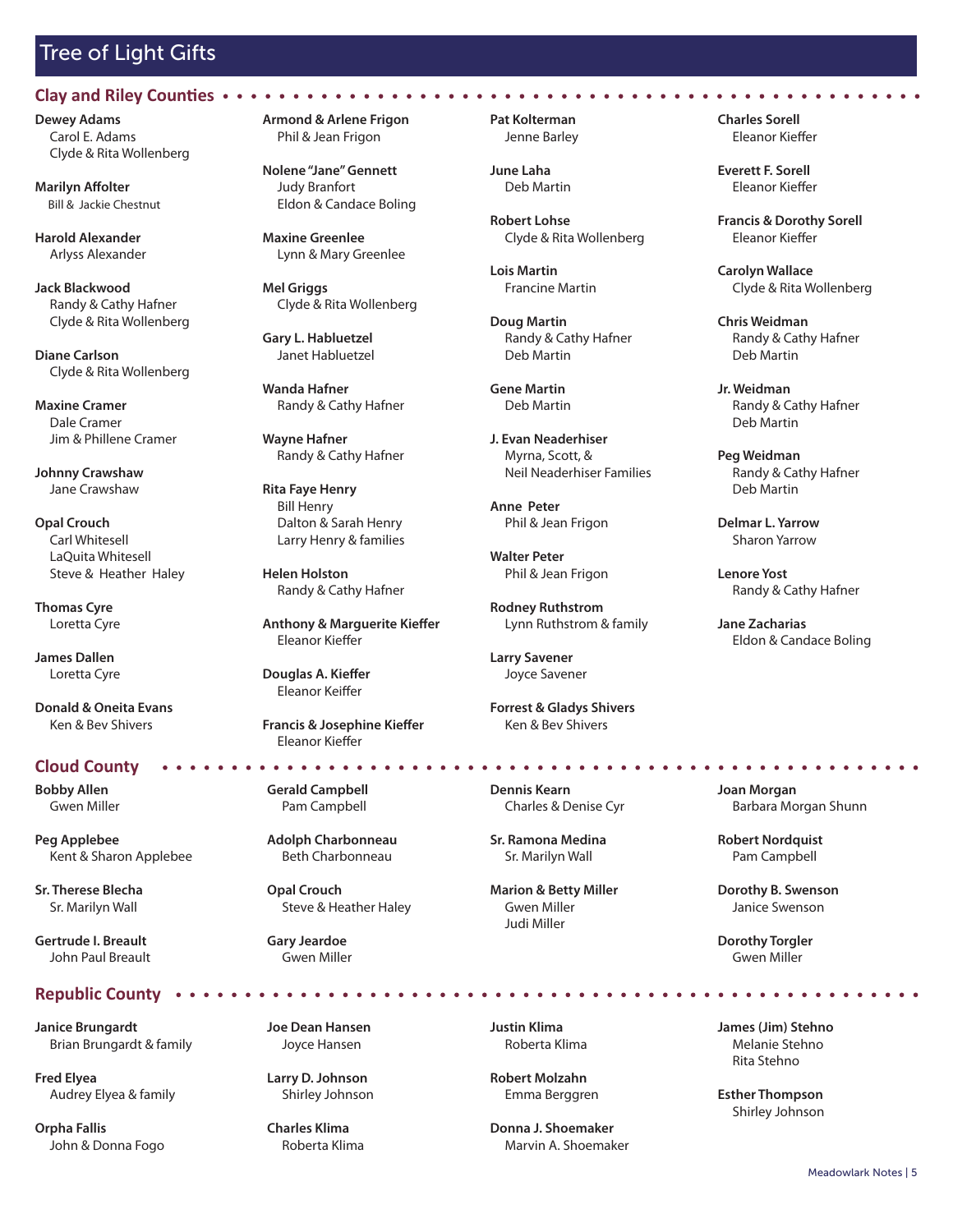## Tree of Light Gifts

**Marilyn Borgeding** Lora, Greg & family **Marshall County**

**Harold A. Brozek** Jeorga Grote

**Gary (Wormy) Claeys** Dan & Fran Feldhausen Lora, Greg & family

**Betty Dowd** Lora, Greg & family

**Ed Dressman** Mary Ann Dressman

**Buena Ellenbecker** Janet Duever & family

**David Ellenbecker** Janet Duever & family

**Joe Ellenbecker** Janet Duever & family

**Pauline Emrick** Sylvia Wapp

**Betty Feldhausen** Dan & Fran Feldhausen

**George Feldhausen** Dan & Fran Feldhausen

**Mary Feldhausen** Lora, Greg & family

**Betty R. Ferris** Susan Arnold Lora, Greg & family

**Jerry Alldrege** The Metz Family

**Elaine E. Banahan**  Dave Banahan Nyla J. Banahan Ring

**Jack Barley** Jenne Barley

**Mike Bruna** The Family of Mike Bruna

**Frances Brungardt** Kathryn J. Fritz

**Tyler Burt** Jan Taylor

**Kirk Crome** The Metz Family The Metz Family Maria School of Maria School and Maria Maria School of Meadowlark Notes Maria Jan Taylor<br>6 | Meadowlark Notes Maria School of Meadowlark Notes Maria School of Meadowlark Notes Maria School of Meadowl

**Ruth Ann Gastmann** Lora, Greg & family

**Tillie Hass** Noreen Goss

**Jesse Hormann** Wilbur Hormann Family

**Cindy Ingersoll** Lora, Greg & family

**Connie Jacques** Lora, Greg & family

**Frank Jandera** Jake Jandera Matt Jandera Katie Wentland

**Connie Kabriel** Lora, Greg & family

**Joe Kennedy** Lora, Greg & family

**Bev Kite** Cheryl Gadreau

**Helen Kracht** Lora, Greg & family

**Andrew (Andy) Mayer** Lora, Greg & family

**Caroline (Louise) McDaniel** Lora, Greg & family Cheryl & Jr. Ray Kyle Ray Neil Ray

**Margery Doebele** Blanche Graham

**Kenneth Fritz** Kathryn J. Fritz

Kathryn J . Fritz

 Blanche Graham Graham Family

**Lawrence Graham** Blanche Graham Graham Family

**Michael Graham** Graham Family Sonya Stohs

**Betty Melcher** Lora, Greg & family

**Ferrell Ray Meritt** Nancy J. Meritt

**Jeanette Minge** Lora, Greg & family

**Carlene Moore** Lora, Greg & family

**Dean Wesley Nelson** Brenda Kane Marilyn Nelson

**Vivian Norris** Dudley Nelson

**Omia & Henry Owens** Lora, Greg & family

**Nancy Padden** Lora, Greg & family

**Doris Perez** Jake Perez & family

**Patsy Ratliff** Susan Bender

**Betty Reed** Lora, Greg & family

**Regis Rochel** Mary Jane Rochel

**Donna McVean** Jeff & Rigs Brabec **Washington County Dean Perkins**

. . . . . . . . . . . .

**James McVean** Jeff & Rigs Brabec

**John Nelson** Linda Nelson

**Frank R. Nutsch** Nyla & Clyde Poser

**Shirley E. Nutsch** Nyla & Clyde Poser

**L. M. Pacey** Mary Alice Pacey

**Thomas L. Parry D.D.S**. Mrs. Tom Parry

**Paul Pavlu** Dan Seeberger **Kenneth Sells** Doane Sells

**LeMoyne (Hank) Sisk** Betty Sisk Lora, Greg & family

**Carol Slupianek** Wilbur Hormann Family

**Richard Smith** Lora, Greg & family

**Kathryn Stallbaumer** Lora, Greg & family

**Rosemary Steuer** Ronald Steuer

**Edith Stoeger** Sylvia Wapp

**Margaret Stoehr** Lora, Greg & family

**Brian Stohs** Lora, Greg & family

**Delmar Tjaden** Lora, Greg & family

**Alberta Violand** Lora, Greg & family

**Joe M. Wapp** Sylvia Wapp

**Joe Werner** Lora, Greg & family

Idana Perkins

. . . . . . . . . . . . . **.** 

**Bob Ross** Jenne Barley

**Sharon Seeberger** Dan Seeberger

**Barrie Sloan** Idana Perkins

**Casey Smith** The Metz Family

**Dean Taylor** The Metz Family

**Jim Taylor** The Metz Family

**Terry N. Taylor**

#### **Betty Herda** Jenne Barley Mrs. Tom Parry

**George Herda** Blanche Graham

**Linda Holliman** Idana Perkins

**Marie Hoover** Jeff & Rigs Brabec

**Jim Juenemann** The Metz Family

**Lonnie Leidig** Peggy Leidig & family

**Danny Little** Idana Perkins

**Kenneth Fritz, Jr.**

**Evelyne Graham**

Blanche Graham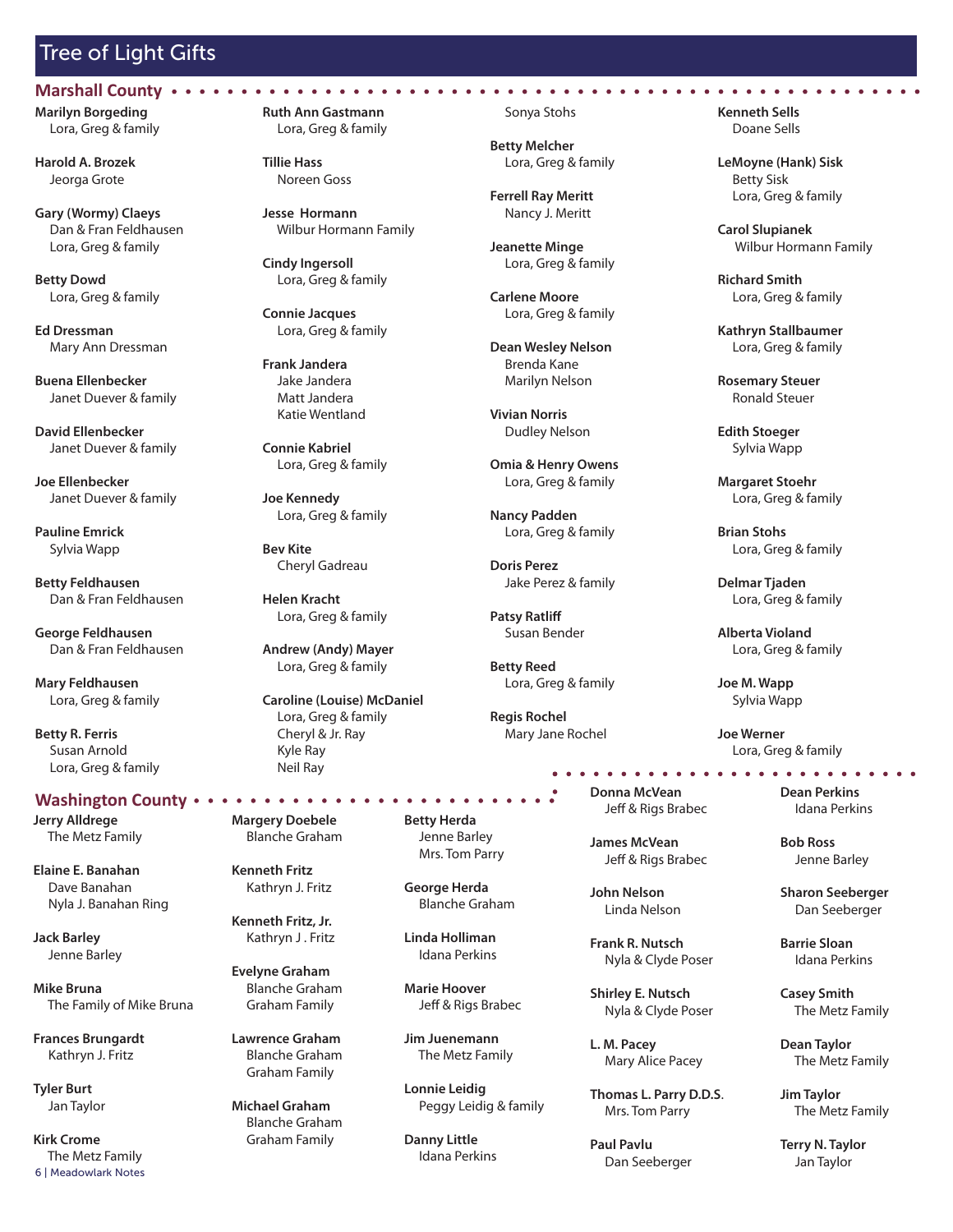### **\*IN-SERVICES & BEREAVEMENT GROUPS ARE SUBJECT TO CANCELLATION IF COVID-19 RESTRICTIONS ARE IMPOSED. PLEASE CALL 785-632-2225 IF YOU HAVE ANY QUESTIONS OR CHECK OUR FACEBOOK PAGE.**

# **Volunteer In-Service**

### **Clay Center**

Clay County volunteers meet in Clay Center on the 3rd Monday of the month at 11:00 AM @ Meadowlark Hospice office.

### **Concordia**

Cloud County volunteers meet in Concordia on the 2nd Monday of the month at 1:00 PM @ Sr. Susan's home.

### **Washington**

Washington County volunteers meet on the 3rd Tuesday of the month at 9:30 AM @ Washington County Courthouse basement.

#### **Belleville**

Republic County volunteers meet in Belleville on the 2nd Monday of the month at 3:00 PM @ the Belleville United Methodist Church.

#### **Marysville**

Marysville volunteers meet on the 3rd Tuesday of the month at 12:00 pm @ First United Methodist Church Marysville.

#### **Frankfort**

Frankfort volunteers meet on the 3rd Tuesday of the month at 2:00 PM @ Frankfort Presbyterian Church.

# **Bereavement Groups**

Meadowlark Hospice offers four monthly community bereavement groups for anyone who has recently experienced a loss. During the groups we focus on living with loss, the grief process, and topics that many may be facing after losing someone they love. Previous participants have commented that the group helped them feel normal—giving them hope that better days were ahead. One person stated that it was easier to share her experience since everyone in the group had a similar loss. There is no charge to attend these groups which are open to anyone in the community.

#### **Clay Center**

The Living Life after Loss group meets the 2nd Tuesday evening of each month at the Meadowlark Hospice meeting room, 709 Liberty, just east of the hospital, from 4:30-5:30 p.m.

This group is led by KayLynn Mead, social worker

#### **Washington**

This is a newly formed group that meets the 2nd Tuesday of each month from 12:00-1:00 p.m.

KayLynn Mead, social worker, leads this group. (Call our office for specific location)

#### **Belleville**

This group generally meets the 3rd Thursday of each month at the Bel Villa Family Dining, 213 US-36. Once a quarter the group eats out together. The group is led by Stephanie Garrison, social worker. (Call our office for specific times)

#### **Marysville**

This group usually meets the 4th Thursday evening of each month from 4:00-5:00 p.m. at Community Memorial Healthcare, in the South Plaza, Marysville. The group is led by Jennifer Meier, social worker.

We hope you will join us for the group sessions, as group members together learn to live life after loss. If you know of someone else who would benefit from this group, please feel free to bring them along. Group dates and time are subject to change to meet the group needs for the month. Please call our office at 785-632-2225 if you have any questions.

#### **Community-Sponsored Bereavement Groups**

#### **Concordia**

The bereavement support group meets the 2nd Monday of the month at the Episcopal Parish Hall, 117 W 8th at 6:30 p.m. Contact: Judy Lambert 785-243-4454.

#### **Leonardville**

The bereavement support group is currently on hold. Contact: Sandy Ferguson 785-706-1595 if you wish to be notified when group resumes.